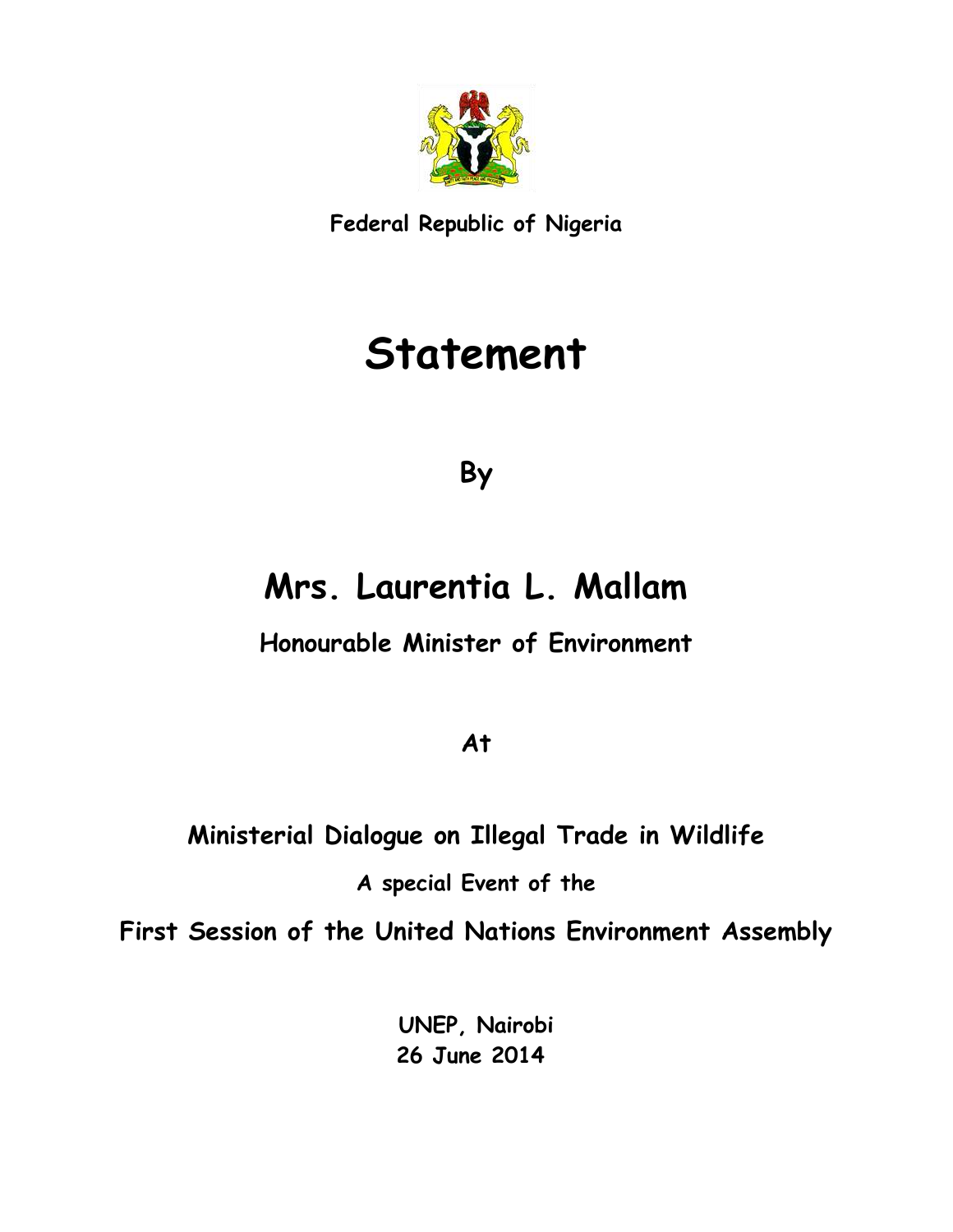#### **Madam President, Your Excellencies, Distinguished Delegates**

**1. Madam President, Let me commend you on your able leadership since your election as the President of this first and unique session of the United Nations Environment Assembly. Be assured of Nigeria's full support and cooperation. We also want to commend UNEP and the international community for making this Assembly a reality and for creating this dialogue on Wildlife Crime at this maiden session.**

**2. As a country rich in biodiversity, and concerned over the rapid rate of biodiversity depletion, especially through international trafficking, Nigeria pays high premium on matters of biodiversity conservation in general and on the protection of endangered fauna and flora in particular. We have a highly effective National Park Service, with 7 National Parks, where substantial sample of our wildlife is conserved.**

**3. Nigeria is signatory to virtually all global agreements on biodiversity. We ratified CITES in 1974, and our first national legislation evolved 30 years ago has been reviewed with inputs from CITES Secretariat, and the new legislation has been rated first category by CITES.**

**4. Notably, Nigeria has benefitted from training workshop conducted by the CITES Secretariat in Nigeria, and this has served as a veritable launch pad for concerted enforcement action in the country. We have put in place institutional framework and strategies that has given impetus to wildlife crime control in our country. These include:**

- **a) The designation of the National Environmental Standards and Regulations Enforcement Agency (NESREA) as CITES enforcement authority.**
- **b) The establishment of the National Inter-agency Committee on CITES Enforcement, and through its synergistic efforts, seizures of illicit wildlife products were made and we were able to achieve for the first time, a number of wildlife crime convictions in our Law Courts.**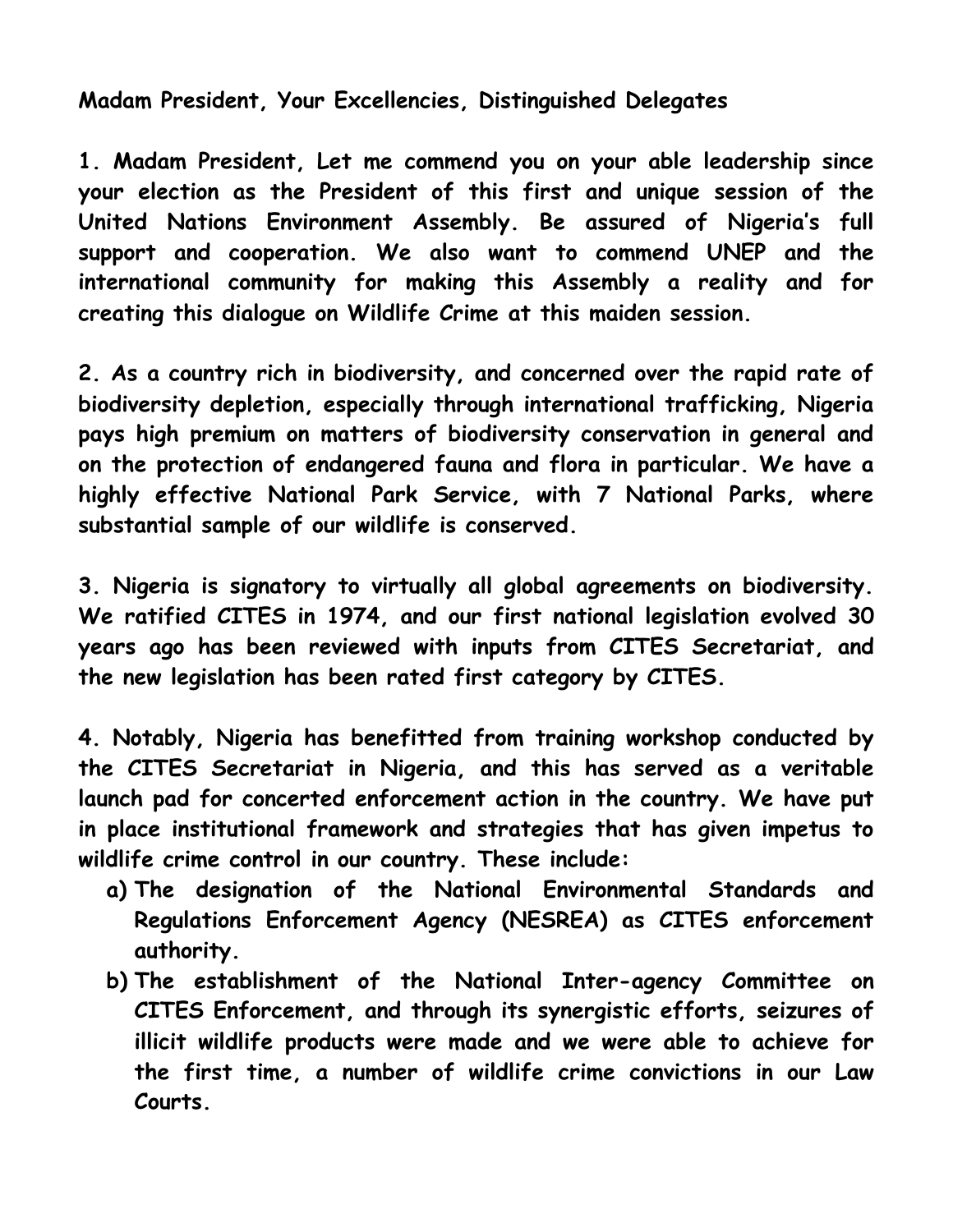- **c) In line with INTERPOL guidelines, we are expanding the membership of our Inter-agency committee on CITES to upgrade it to the National Environmental Security Taskforce (NEST).**
- **d) Nigeria is participating with 4 other countries in the Barcode of Wildlife Project, supported by Google, to explore the application of DNA barcoding in wildlife Forensics.**
- **e) We are working with others in the West African sub-region to integrate wildlife matters into the recently launched West African Network for Environmental Compliance and Enforcement, which Nigeria hosts.**
- **f) We are involving the youths in our schools and National Youth Service Corps out-reach programmes comprising young university graduates, and enlisting them as vanguards for wildlife protection.**

**5. We leverage on international partnership and cooperation to improve wildlife crime control. We cooperate appropriately with CITES Secretariat, World Customs Organisation, Interpol, INECE, etc. We draw maximally from the highly beneficial outcomes of the International Consortium on Combating Wildlife Crime (ICCWC), including the wildlife crime analytical toolkit. We also benefit from our participation in some of the capacity building workshops and joint global environmental crime control operations organised by members of the Consortium.**

**Madam President,** 

**6. We have to continue pursuing the three-pronged strategy for handling the poaching and illegal wildlife crisis and this entails community empowerment, improving wildlife governance and discouraging demand for wildlife products.**

**7. Indeed no component of global biodiversity is in greater danger, than the endangered flora and fauna and therefore requires immediate conservation. We applaud the establishment of the African Elephant Fund, and appeal for even greater international cooperation. We**